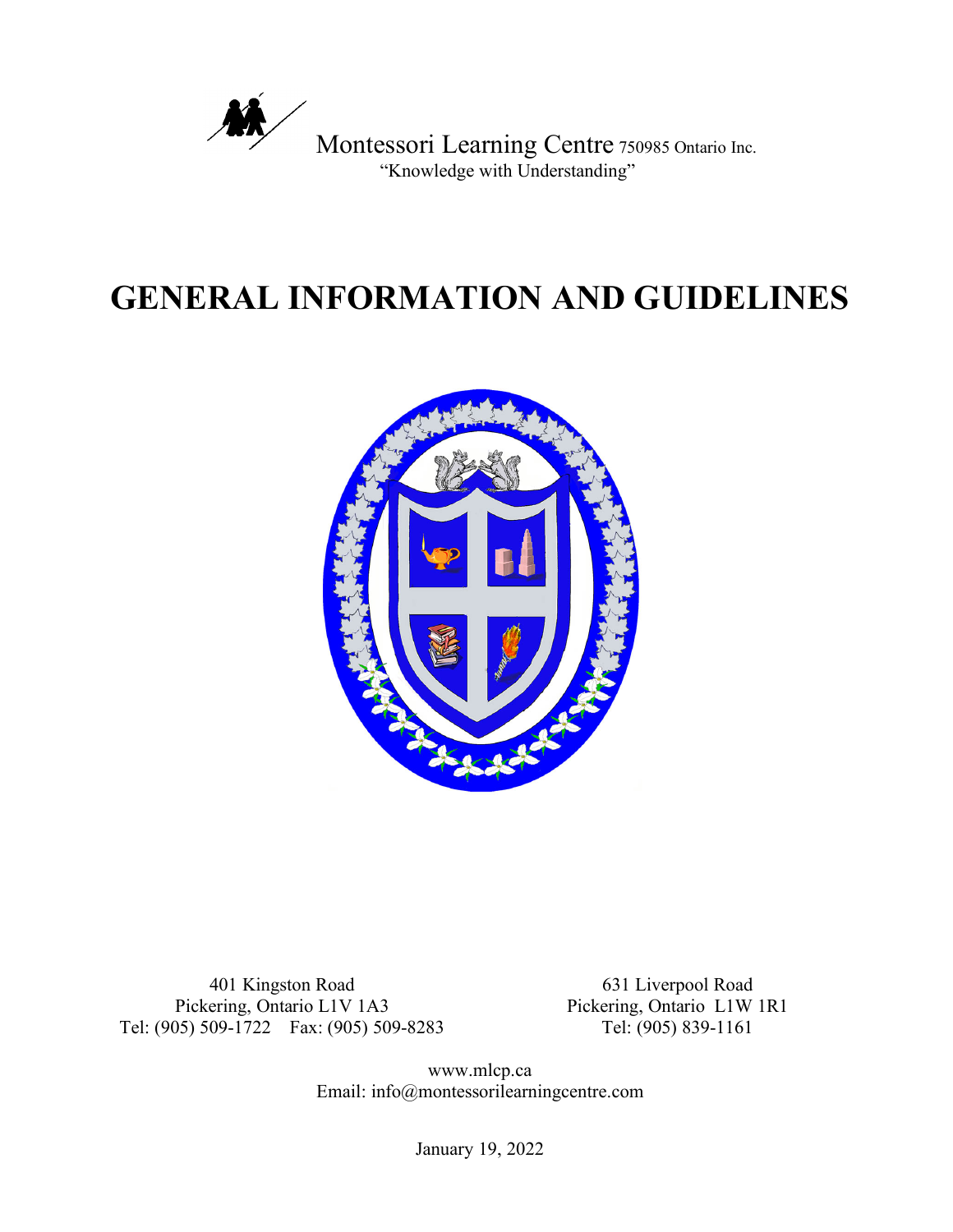# **THE MONTESSORI PHILOSOPHY**

The Montessori method was conceived as an approach to learning, presenting a comprehensive view of the child. Montessori regarded the classroom as a laboratory for observing children and testing and retesting ideas and aids to their growth. She approached education as a scientist and pursued her ideas with an open mind and always with strong respect for the child as an individual. It is a scientifically designed method to develop the whole personality of the child at his own natural rate of progress and thus, free his potential for self-development within a prepared environment.

Montessori felt that for each of the four stages of human development (birth to six, six to twelve, twelve to eighteen and eighteen to twenty-four) it was necessary to change our basic approach to the child ensuring their well-being as competent, capable, curious beings.

The Montessori curriculum places no restraints on the student's ability and provides manual and physical activity through use of concrete and abstract experiences to help him gain mastery of himself and his environment.

The materials encourage the child to explore the world through his various senses. Lessons allow him to gain self-confidence and self-mastery – knowing how to do things for himself, through the successful completion of work that is meaningful to him. He gains the confidence necessary to competence by experiencing failures only as a stepping stone as he works from the simple to the more complex. Dr. Montessori felt that self-education was of the greatest value and that to be in control of one's self the ultimate achievement.

What has always been most unique about the Montessori method is the detailed emphasis given to sensorial experiences, and herein lies the key to its great success in later learning.

Based on "The Essential Montessori" – Elizabeth Hainstock

## **CORE VALUES**

| L eadership                    | $\overline{\phantom{0}}$ | we strive to be leaders in the community paying and maintaining the way for tomorrow's leaders. |
|--------------------------------|--------------------------|-------------------------------------------------------------------------------------------------|
| <b>E</b> xcellence             | $\overline{\phantom{m}}$ | we commit to the continuing improvement of our teaching methods and curriculum.                 |
| $\bf{A}$ countability $\bf{-}$ |                          | in all that we do each day.                                                                     |
| <b>R</b> espect                | $\overline{\phantom{m}}$ | for students, parents, peers and our varied customs and beliefs.                                |
| N urture                       |                          | meeting the individualization of each child and moving them towards achieving their potential.  |

#### **MISSION STATEMENT**

To continue on our path of excellence in education, recognizing the importance of respect, knowledge and individualization for each and every student.

## **HISTORY**

The Montessori Learning Centre of Pickering first opened its doors at 415 Toynevale Road in September of 1984 with 25 students and 4 staff members. The school offered a full Montessori Programme with 2 classrooms – a CASA grouping (3 to 6 years) and a Junior Elementary classroom (6 to 9 years). As the first Montessori school in Pickering, it quickly expanded. The school grew steadily adding Intermediate Elementary (9 to 12 years) and the Senior Elementary (13 years and up). An Infant Programme was also added in 1996 catering to children from 6 months to 18 months old. Due to increasing numbers, 401 Kingston Road was purchased in September 1998. 409 and 417 Kingston Road were also acquired as an extension of the school; home at last! The curriculum has expanded and improved continuously throughout the school's life.

# **STAFF LIST INCLUDES**

Principal Vice-Principals Office Staff<br>Speciality Teachers Montessori, ECE's & Support Staff Housekeeping / C Montessori, ECE's  $\&$  Support Staff Housekeeping / Cook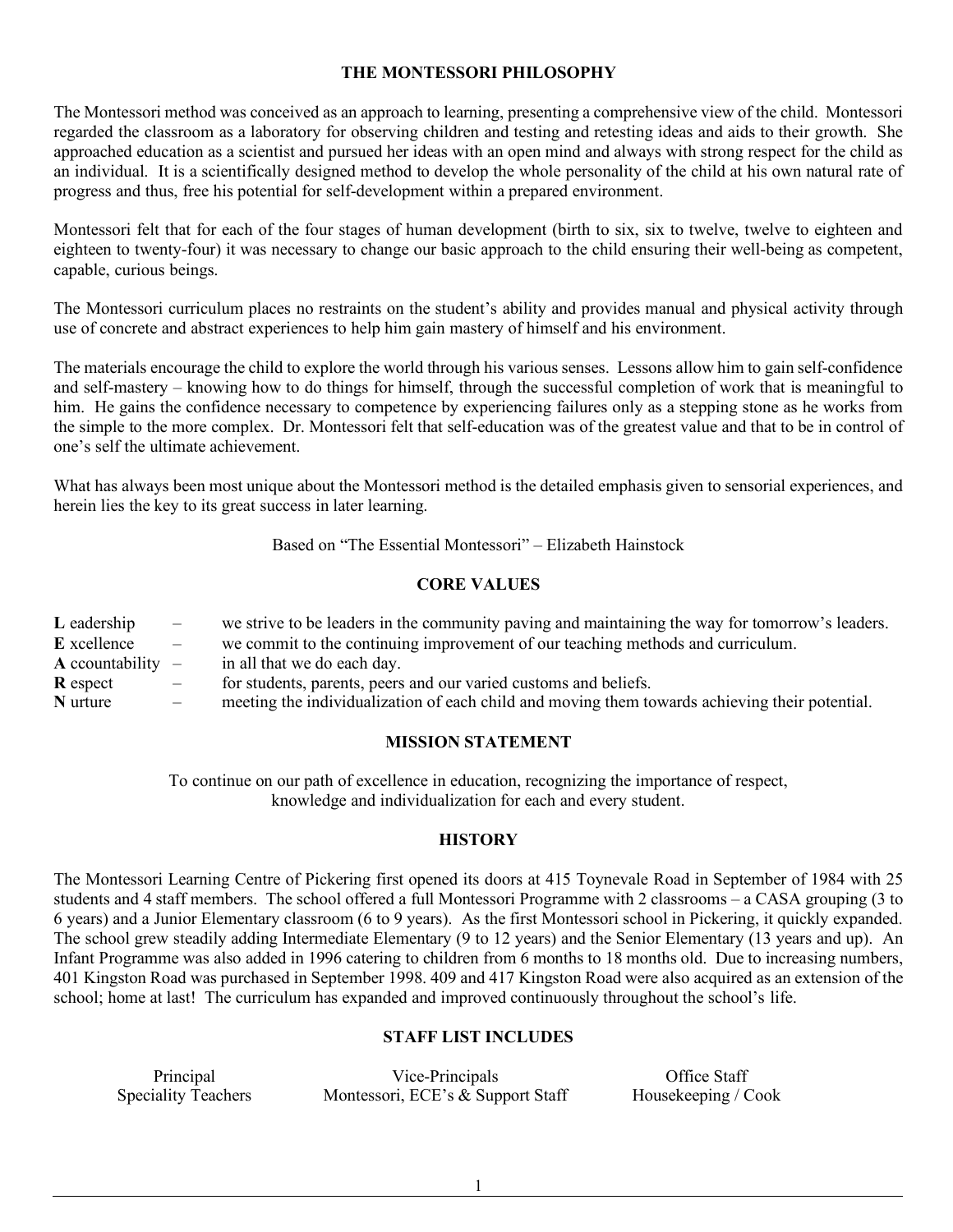## **ABSENCE/LATENESS**

Please telephone us should your child be ill or away for any length of time. Consistent and punctual attendance is important, especially at the Elementary level.

## **AGES SERVED**

MLCP is pleased to offer Montessori's curriculum/theories and philosophies to students between 6 months and Grade 8. Students under 4 years of age are licensed by CCEYA. The school also enjoys membership and registration with CCMA, OFIS, Ministry of Education, ISAA and AMI.

#### **ALTERNATE NEEDS/BEHAVIOURIAL SUPPORT**

MLCP commits to being respectful of the individual needs of all students and families. Amendments and/or changes will be made to the best of our ability to meet the needs of students with special requirements, physical or otherwise.

Accommodations for communication, mobility, diet, etc. will be discussed prior to acceptance to ensure our ability to properly, safely and respectfully support each student attending.

MLCP promotes respectful interaction between individuals involved with the school and students. All parties are expected to deal with each other politely and respectfully. Conversations will be conducted in places as seen appropriate – depending on the type of conversation. Variances from the norm in dealings between students, parents or staff members must be dealt with professionally. Issues or concerns should be brought to the classroom teacher or office – where we can work towards a solution.

Students are reminded of gentle hands and kind words. Support and alternatives are always discussed and practiced and, should the need arise, students are offered the option of moving away from the situation until feeling more receptive to positive interaction. In extreme cases parents will be asked to come in to the school for a meeting to discuss consistent strategies for better behaviours. Elementary students and parents are required to sign our discipline contract and the sign off on these guidelines acknowledging agreement of the content.

MLCP is known for its dedicated and supportive staff and we take our care of your children seriously. Staff works hard to ensure that your children receive a positive and supportive education. Staff are screened prior to employment, are encouraged to attend professional development opportunities, regularly review policies and work hard towards the goal of supporting the competent, caring, potential rich children in our care.

#### **ARRIVAL/DISMISSAL**

A reminder that parents are expected to arrive by 8:30 and pick up between 4:00 or 4:15 if not using daycare. Please respect and honour our policy of quick departure – the sooner the younger students realize you are gone, the sooner they can begin the business of their day. With these younger students' tears are not unusual, for both parties, but once settled after saying good-bye, the children quickly become involved in activities. As parking can be an issue, please vacate the space as soon as possible so that another parent may use it. We will begin meeting the cars and escorting the students inside as soon as a comfort level is reached by the students – usually by October. The Evelyne Avenue access is an option at busy times. For our Liverpool students, drop off can be at either the front or the back. A front entrance drive by, however, will allow a staff member to welcome your child without a need for parking.

## **BIRTHDAYS**

Children are welcome to bring a small and generally healthy snack for their birthday celebration (please send in plates, serviettes and disposable cutlery as needed). Should you also hold a private party, please give invitations to the teachers for hand out to appropriate parents, in an effort to alleviate any hurt feelings for those not invited.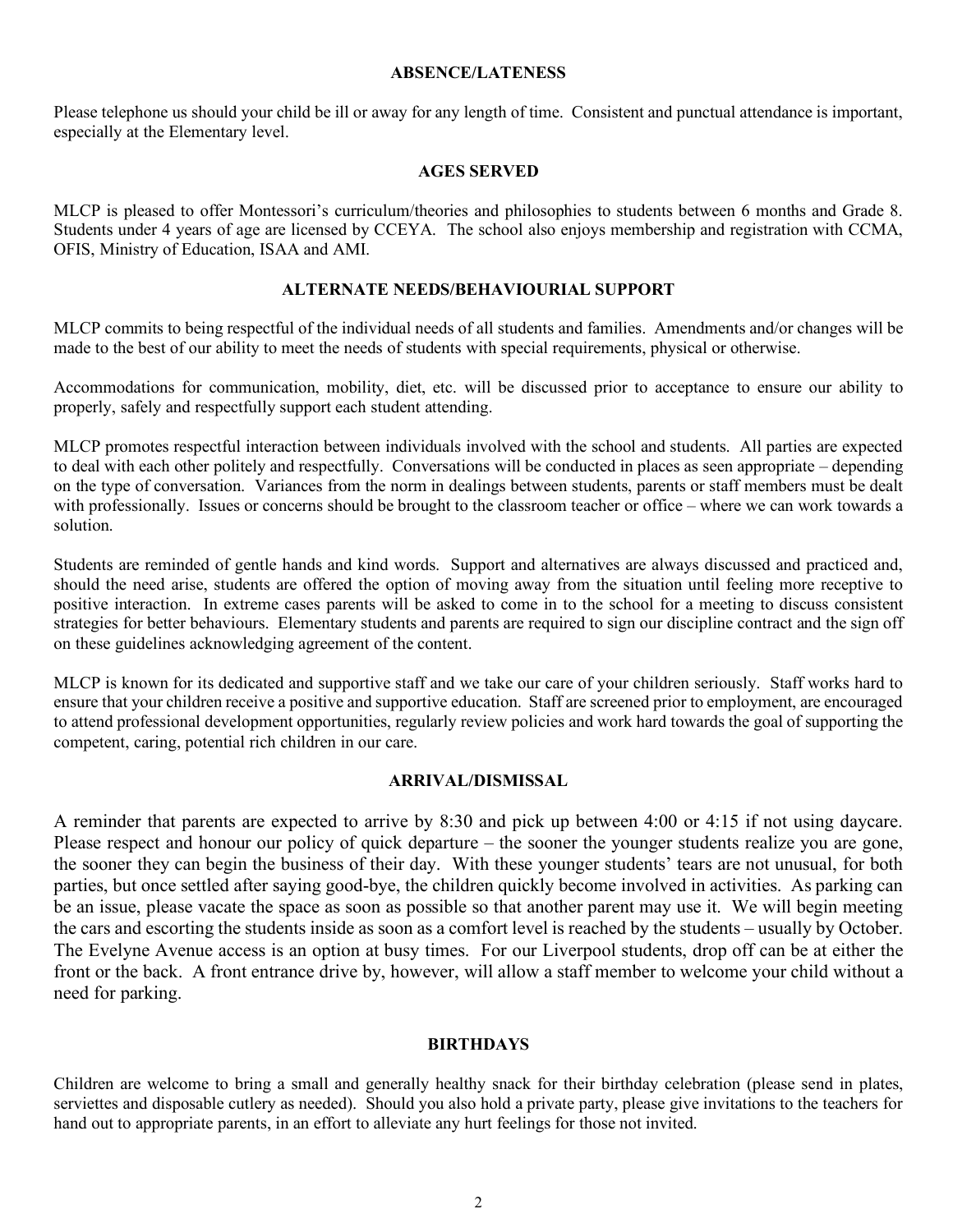## **COMMUNICATION**

General communication is handled through newsletters, notices, main foyer notice board, weekly email memos and day-today contact. By giving MLCP your email address, you are giving the school permission to use your e-mail as a means of communication. Parents are responsible for collection of notices, etc. from pouches, hooks or cubbies as applicable.

The P.T.A. Facebook group, the school Facebook page and the school website: www.mlcp.ca are also an excellent means of information. Please view regularly for current activity, photographs, homework and newsletters.

Please do not hesitate to bring any concerns or comments you may have to the classroom teachers or to the office. Serious issues may warrant more than a conversation and will certainly be discussed, documented and worked through – always with the children's best interest as the focal point. We ask that issues be dealt with away from the classroom or hallways (if at a drop off or pick up time). Should discussions become heated in any way they are best dealt with away from the public forum.

INFORMATION is communicated through forwarded emails to the provided address each Monday. Please check the website regularly for added communication. Our youngest students take home daily notes, the middle groups weekly and the Elementary students receive and use agendas. Each child does have a labelled pouch where additional or complimentary information can be exchanged. Please be sure to visit mlcp.ca  $\rightarrow$  current parent  $\rightarrow$  password (2021parent)  $\rightarrow$  administrative  $\rightarrow$  registration confirmation  $\rightarrow$  applicable class button and bring in to the office the requested form(s) during the first week of school. Parent Teacher Interviews and Report Cards allow for academic tracking and discussion.

## **C.T.B.S.**

The Canadian Test for Basic Skills is offered each year to children 6 years and older. The Elementary children are tested at the end of the first and third terms. Graduating Casa children are tested towards the end of the third term. This test is administered only as a recognizable grading of appropriate movement to, and a record for, alternative educational settings. This test absolutely does not test the true academic achievements of children in Montessori settings.

#### **DAYCARE**

| Daycare is available during the following times: | $7:00 \text{ am } -8:15 \text{ am}$ |  | Daycare           |
|--------------------------------------------------|-------------------------------------|--|-------------------|
|                                                  | $4:30 \text{ pm} - 6:00 \text{ pm}$ |  | Afternoon Session |

Please note that Daycare from 8:15-8:45am and from 4-4:30pm is complimentary. Daycare Tickets are available in denominations of 1 hour, 5 hours and 10 hours. A late fee of \$5.00 per 15 minutes will be charged for children still in Daycare after 6:00pm and is payable immediately to the daycare provider. Tickets must be presented at drop-off and pick-up time in payment for the time used. If Daycare tickets are not purchased, billed Daycare at month end is at a higher charge.

#### **EMERGENCY EVACUATION**

Should a governmental issued emergency evacuation (e.g. nuclear) be required, children will be transported by whatever means available (bus, staff car, parent car, etc.) to the area designated at that time. Unless you are in the immediate area and able to assist with emergency transportation, we suggest that you go directly to our designated site to avoid unnecessary traffic in the area. Please keep the phone lines open for emergency communication. Information will be broadcast on CHFI FM 98.1 and CKDO AM 1350.

Local or school-initiated evacuations will use the church at Rosebank and Highway 2 as an offsite evacuation point.

## **EMERGENCY MANAGEMENT**

MLCP has emergency management policies and procedures and is posted on our website www.mlcp.ca for review. An emergency can mean an urgent or pressing situation requiring immediate action.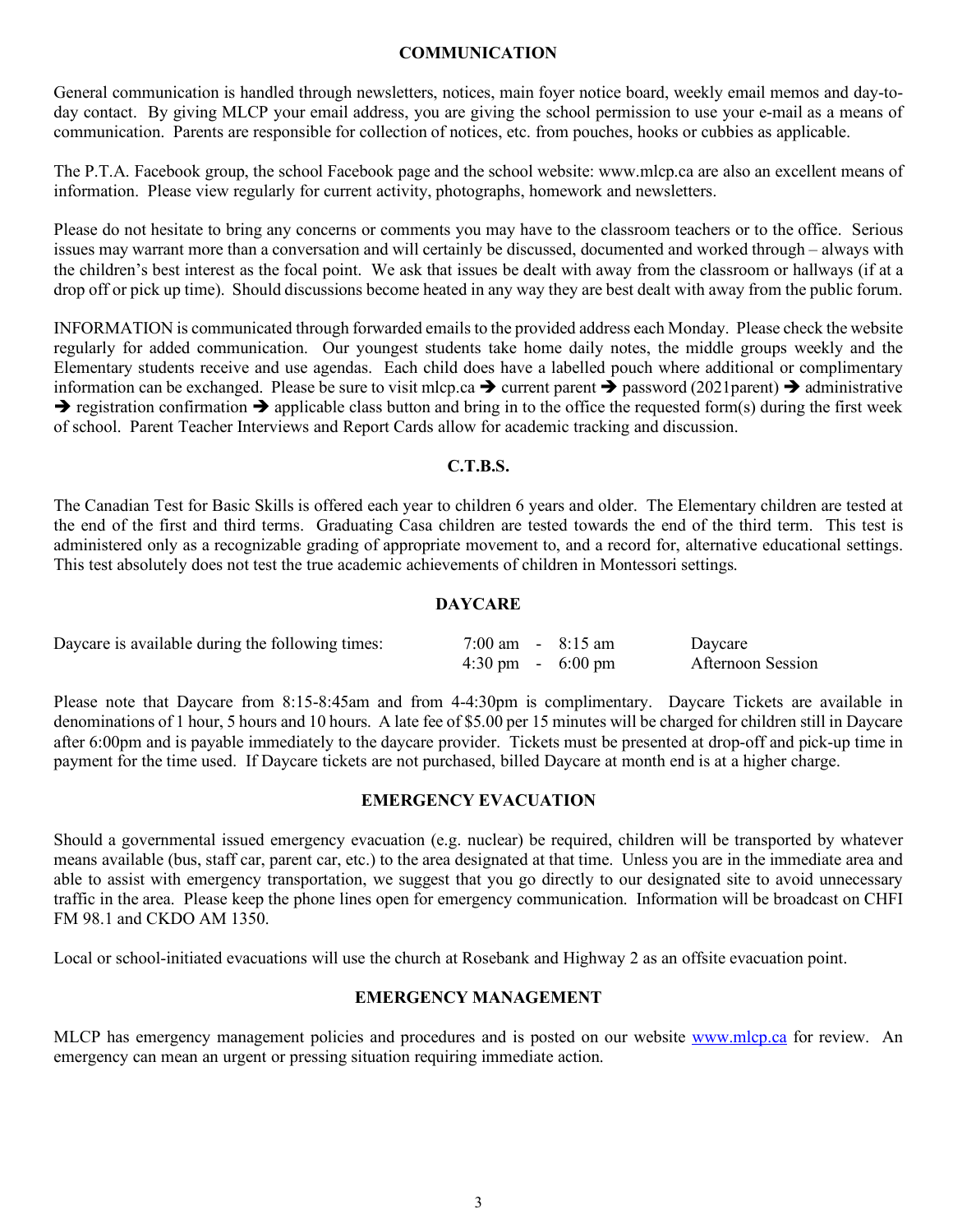# **EMERGENCY SITUATIONS/SERIOUS OCCURRENCES AND ACCIDENTS**

Accidents/injuries are documented in the accident book at the time of occurrence and copies forwarded home. Accidents [excerpt from Record Keeping and Parent Communication]. There is, located in each building, a book allocated for accident/incident reporting. All accidents and mishaps will be noted for parental information and understanding. An accident report will be completed and a copy forwarded to the parent. In the event of more serious injury, you will be notified by phone. Should the child require medical attention he/she will be transported to the most convenient hospital (Ajax Pickering or Centenary) and parents will meet a staff member there. For this reason, especially, we need contact changes as soon as they occur. New concussion policies require medical permission for return to school.

A serious occurrence is a situation in which a staff, child or person on site is impacted in a way that extremely affects the normal procedures of the day causing interruption to the health, safety or wellbeing of the individual. A serious occurrence for the purposes of the CCEYA mandates are as follows.

Categories and Definitions

- \* The death of a child that occurs while participating in the daily activities or on the property of MLCP or at home.
- Any alleged or abuse/mistreatment of a child that occurs while participating in the daily activities of MLCP. Abuse in the form of physical force or action injuring a child, neglect of basic needs, emotional abuse including teasing, belittling, rejecting and exposure to domestic violence or sexual abuse.
- $\triangle$  A life-threatening injury or illness.
- Any situation where a child/person is missing/missing and found or is temporarily unsupervised.
- Any disaster causing unplanned disruptions, such as a fire, flood, gas leak, carbon monoxide detection, outbreak, lockdown, other emergency relocation or temporary closure.

Each situation will be accessed for safety and the needed immediate responses. Police, Fire, Medical care, CAS, Poison Control  $@$  9-1-1. Emergency procedures are to be followed as needed or instructed in each instance. Emergency contacts are posted beside each phone.

Serious occurrences will be reported to the Ministry, through CCLS within 24 hours. The parents will be notified of the occurrence. A (non identifying) summary report will be visibly posted for a minimum of 10 days and updated as new information becomes available.

By reading and signing off on this General Information and Guidelines policy you will hereby release and agree to indemnify MLCP, its teachers, administrators, agents and employees from any and all actions, causes of actions, claims and demands for damages, indemnity, costs, interest, loss or injury of every nature and kind whatsoever and howsoever, which you have had, may now have or may hereafter have, in your personal capacity or on behalf of your child, in any way relating to or arising from your child's enrolment or participation in MLCP, all MLCP activities and events, including all excursion-related activities and events, and any communicable illness that may be contracted on school premises, provided MLCP exercises due diligence and complies with all applicable laws.

The Serious Occurrence Policy will be reviewed by staff at the beginning of each year, when revisions are made and at any time deemed important for an additional review.

In the case of an emergency situation requiring extended school closure the following will apply:

- v Where possible, students will move to an online learning scenario created to, as closely as possible, match classroom learning. Younger students, less able to cope online, will be accommodated as possible.
- $\bullet$  In such a force majeure situation, adjustments to tuitions may not be possible.

## **FEES**

School Fees are annual but may be broken up over payment periods. Fees cover the academic portion of the day with daycare and lunches being additional charges. Late fees do apply for late payment. It is our policy to receive payment in advance of the month by post-dated cheques. E-transfers are now accepted – please see the payment options and indicate your payment method on the Annual Sign Off Form. Payments are due at the beginning of each month.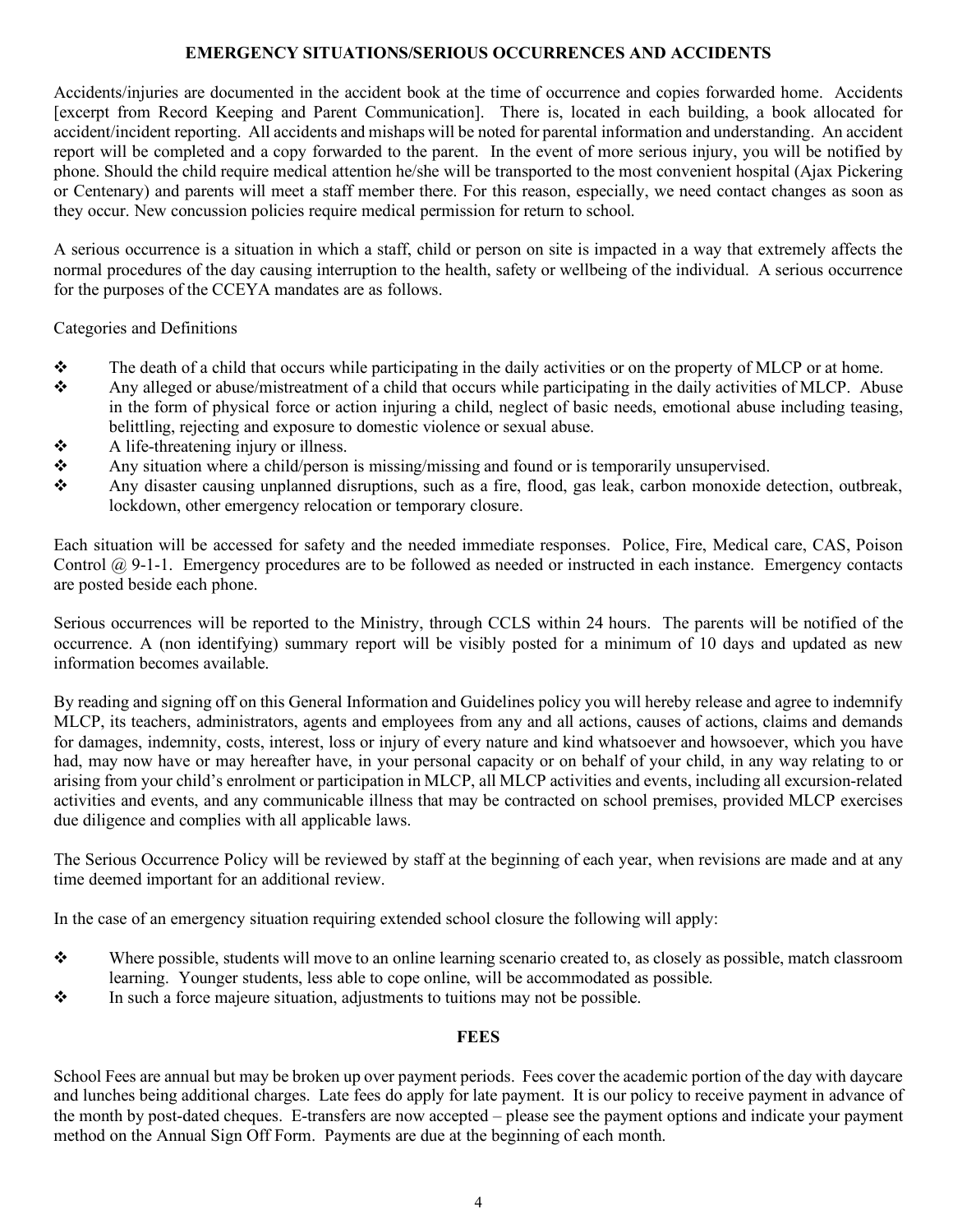MLCP runs on a 12-month calendar year. We offer a 10-month Montessori Academic Programme between September and June and an eight week Summer Camp Programme for interested families with students under 6 years of age through July and August.

There are five weeks of designated holiday time when the school is closed - two weeks in December, one week in March and one week at the end of June and August. We do close for statutory holidays. Please see the annual calendar on the website or forwarded fridge magnet for specific dates each year. There will be no adjustments in the case of additional time away during the school year.

## **FIRE DRILL**

These are held monthly in an effort to familiarize the children with escape routes and associated information. Your support and encouragement at home are especially important at the beginning of the year when younger children, despite explanation, may be scared by the noise and change in routine. Footwear must be worn at all times as Fire Drills are held throughout the year.

#### **IMMUNIZATIONS**

Students in Ontario are required to show proof of immunization. Please use the link on our website to download the required form for the Health Department and submit with application form. Updates as required must be forwarded to the Health Department and the school. Students not receiving immunizations must complete a standardized industry approved Statement of Medical Exemption form available through the Ministry of Health.

#### **LABELLING**

Please ensure that all bedding and clothing is labelled. Bedding (something to cover with and something to lie on) will be used for the week and sent home each Friday for laundering. The Elementary uniforms especially, being identical, must be labelled. While there will be the inevitable lost articles, clear labelling does assist in faster return.

## **LOST AND FOUND**

All lost and found articles not claimed at the end of each term will be delivered to charitable organizations.

## **LUNCHES**

Lunches and snacks are prepared on site by our cook at Kingston Road and by an area restaurant at Liverpool. We do not serve pork and do prepare halal and vegetarian meals as needed. Menus are posted on the main foyer notice board, in each building and on our website.

Elementary students not using the hot lunch programme may utilize the microwave. Other students are required to bring warmed lunches in an appropriate container. Each family is responsible for maintaining necessary safety temperatures for home lunches. Ice packs, frozen juice boxes or water bottles are all good options. We are unable to heat lunches for the CASA students. Students under 4 years of age are required to use the school lunch program.

Children are encouraged to eat lunches provided by parents – any uneaten portions are sent home.

Please ensure that lunches are nutritionally balanced as required by the Ministry of Health. Carbonated drinks are not encouraged. For the younger children, may we suggest the smaller/half size juice boxes. Often, large portions of juice boxes are thrown away, being simply too much to consume at one sitting and difficult to return home. Lunchtime staff will contact parents if we see ongoing or consistent struggles with a particular child and their lunch.

Please note that the school is a "**nut aware environment"** for allergy related reasons. Therefore, please confirm that packed lunches from home contain nut free products. Alternate nut butters/pastes from home are **not** allowed as they are extremely difficult to monitor. Products containing nuts are not served by the school and lunch boxes are carefully monitored.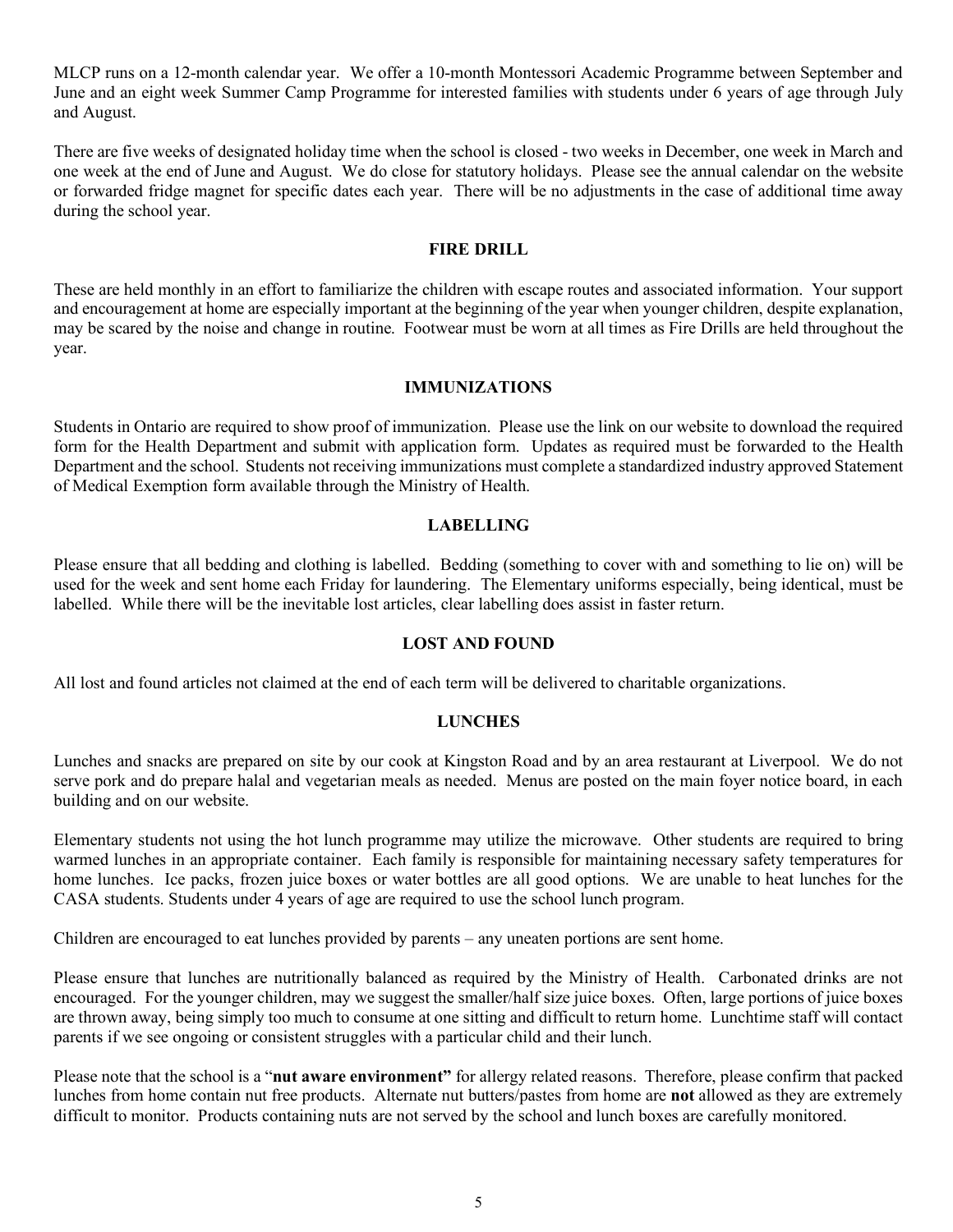From an environmental aspect, may we ask that lunches be as "undisposable" as possible. Plastic re-usable containers would be most appreciated.

Monthly hot dog/grilled cheese or pizza lunches are offered on alternate months and usually on a Wednesday. Interest slips containing information and cost will be sent home prior to the lunches, for your completion. Please note that this payment only applies to students over 4 years of age and who are not on the hot lunch programme – form return is still encouraged.

#### **MEDICAL NEEDS**

MLCP is an inclusive, supportive environment. Children with medical needs, with which we can confidently cope, are welcomed. Individualized plans prepared with parents create a safe and informed environment.

#### **MEDICATION**

Medication can be administered if signed into the medication book and stored in the appropriate medicine containers. Medication may **NOT** be stored in a child's bag or lunch box for obvious reasons. Medication will be administered only when documented. Any prescription medication can only be administered as written on the original container or with a doctor's written instruction.

Please ensure that name, dosage, medication and time are documented in order to help us facilitate your child's needs in the safest way possible. Medication will ideally be offered at 12:00 and/or 4:00 – should your child require medication at alternate times, please let us know. Epi pens and asthma medications will be administered as per doctor direction.

We suggest parents store a fever/pain reducer and an antihistamine at school. In the event of those being needed, we can only administer labelled medication sent from home with parental signature. Classroom teachers or the office can supply the necessary form.

#### **OFF SITE ACTIVITIES**

Parental permission is required for all field trips. Forms will be sent home, and a prompt response is appreciated. Forms are also required for offsite times for Elementary students, irregular lunches and some Elementary gym activities, etc.

Offsite experiences are important for all our children. Students and staff are transported by chartered bus, school van or occasionally staff car to designated venues. Students may join the field trip with the forwarded information form returned dated and with parent signature. Fees to cover the activity and transportation will be part of the permission form.

## **OFFICE**

Office hours are from 8:30am-4:30pm. Immediate connection or response between 11:30am and 1:30pm may be difficult as all staff assist with lunch. The answering machine will pick up messages during these hours and at any time that phone lines are busy. We endeavour to return calls as soon as possible. Communication via email is also returned in as timely a manner as possible.

## **OUTSIDE TIME**

The Health Department stipulates that the children must be outside each day for fresh air, weather permitting. Children **MAY NOT REMAIN** inside. We operate on the assumption that if a child is well enough to be at school, they are well enough to go outside. We are not staffed for alternative situations. Outside time in colder weather is adjusted according to the children's comfort levels.

We suggest extra clothing during winter. Recognize that for health reasons, fresh air and socialization are most important but puddles, mud and "wetness" are part of our seasonal Canadian lifestyle.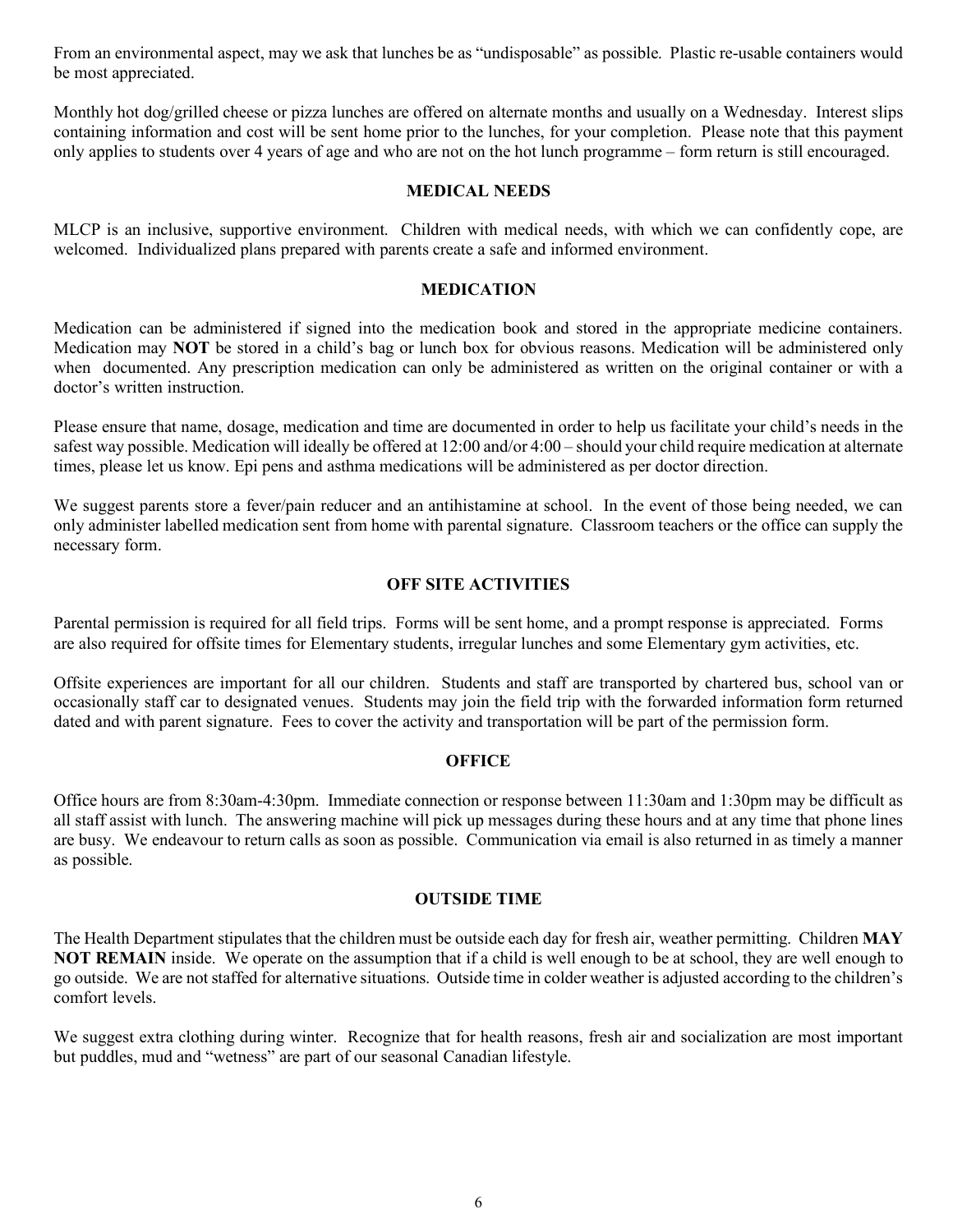## **PARENT CONCERNS AND ISSUES**

We offer a transparent process for parents/guardians, MLCP and staff to use when parents/guardians bring forward issues/concerns. Parental concerns will be taken seriously and addressed within the shortest time frame possible. We ask that parents confidently bring their issues to our attention so resolution and understanding allow positive movement forward.

We suggest that if the issue concerns a student - addressing the concerns with the classroom teacher - if a positive conclusion cannot be reached, please bring the issue verbally or in documented format to the office. After discussion with, recognition of, and understanding from all involved a mutually agreeable resolution can be decided upon.

If the issue concerns a staff member – please bring the concerns to the office where again, discussion, information gathering and resolutions can be discussed.

Where immediate attention cannot be attributed - MLCP commits to a 24-hour maximum of recognition and discussion of the concern.

Students, staff and parents are expected to be courteous, respectful and supportive at all times.

Discussion about students or classroom management should take place with the classroom teacher first. Conversations with parents about students must be discussed with the Head Teacher prior to or as soon after as possible. If resolution is not achieved, the conversation should be brought to the attention of the office. Please see the Parental Issues and Concerns Policy for more detailed information.

# **PARENTAL PERMISSION**

Children will not be released to other than a parent without written authorization. If there are a number of people who will be picking up your child, please document the names in a permanent note and, where possible, make introductions prior to the first pick-up. If our MLCP staff is not familiar with the person picking up your child, picture ID will need to be shown before we release your child into their care.

## **PARENT-TEACHER MEETINGS / REPORT CARDS**

Formalized parent-teacher meetings are scheduled twice per year in Term I and Term II. Please watch the main foyer notice board for all upcoming dates. Report cards are issued in December, March and June for the Elementary students and June for the Casa and Pre-Casa children. Parent Teacher meeting documentations are forwarded with all pre-elementary students.

Parent Information Meetings, Parent Teacher Association Meetings, Monday Memos and daily interactions all provide a means of keeping parents aware of classroom activities.

Please refrain as much as possible from engaging the staff in unscheduled lengthy conversations at other times. While the children are on the premises  $(7:00 \text{ am} - 6:00 \text{ pm})$ , they must be our primary concern. Should you wish to "touch base" with a teacher, please do so through a scheduled telephone call, email or interview, which we will happily arrange.

## **PROHIBITED/FORBIDDEN PRACTICES**

MLCP staff, volunteers and students are expected to be familiar with the prohibited practices and support the implementation protocols. Adults will engage in positive, responsive interactions, understanding that this is critical for children's overall learning, development, health and well-being. Variances from the norm in dealing with the students, parents or staff members must be dealt with professionally.

These provisions forbid physical punishment and other harmful disciplinary practices in order to protect the emotional and physical well-being of children. They set out clear direction regarding prohibitive practices to support the overall well-being of children.

Young children benefit from an affirming approach that encourages positive interactions with other children and with adults.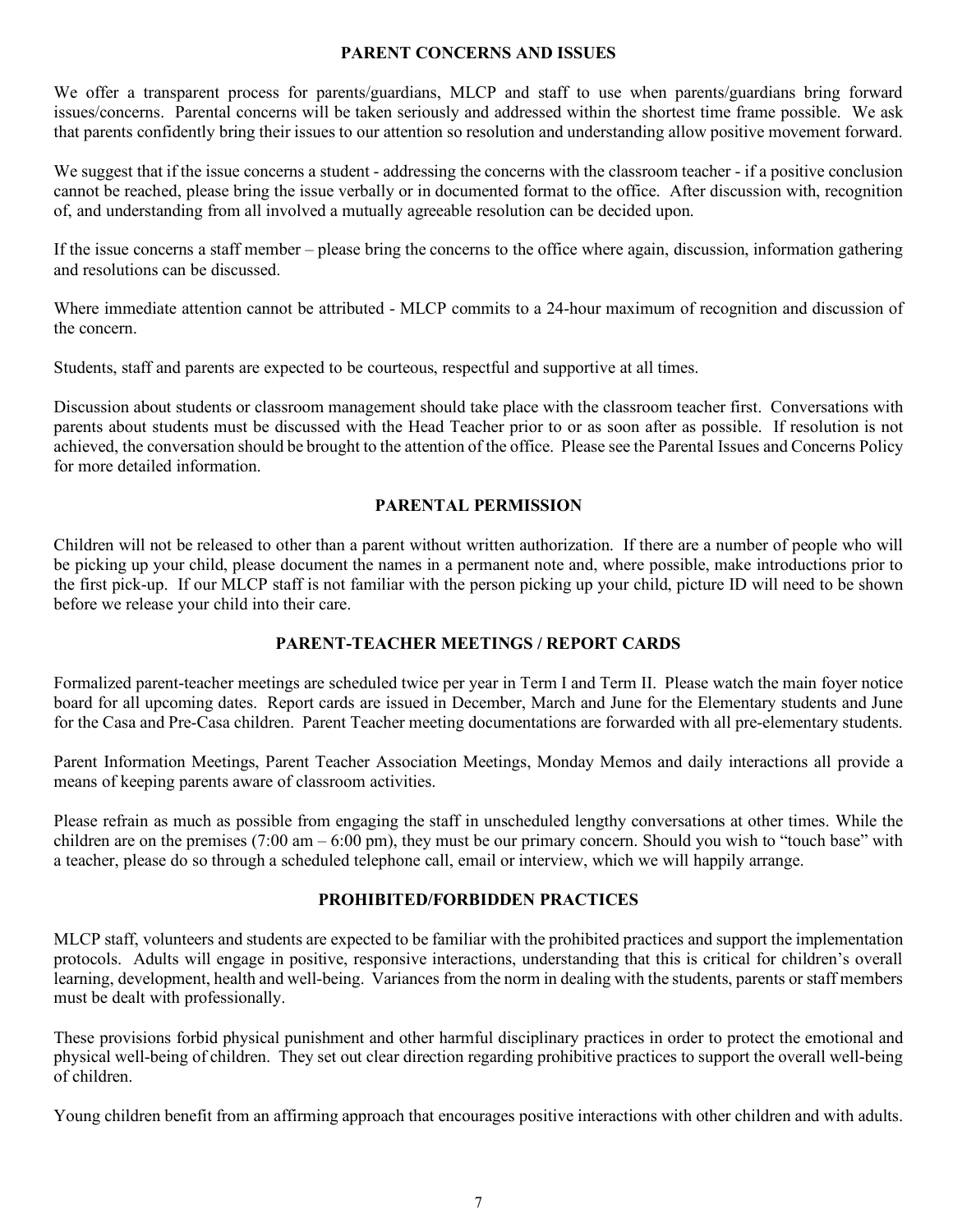By following Montessori's guidelines and the practices suggested by HDLH, the following can be managed quite easily. Prohibited practices include:

- $\bullet$  corporal punishment of the child including hitting, spanking, slapping and pinching
- $\cdot$  physical restraint of the child, such as confining the child to a highchair, car seat, stroller or other device for the purposes of discipline or in lieu of supervision, unless the physical restraint is for the purpose of preventing a child from hurting himself, herself or someone else, and is used only as a last resort and only until the risk of injury is no longer imminent
- $\bullet$  locking the exits of the child care centre or home child care premises for the purpose of confining the child, or confining the child in an area or room without adult supervision, unless such confinement occurs during an emergency and is required as part of the licensee's emergency management policies and procedures
- $\bullet$  use of harsh or degrading measures or threats or use of derogatory language directed at or used in the presence of a child that would humiliate, shame or frighten the child or undermine his or her self-respect, dignity or self-worth
- $\bullet$  depriving the child of basic needs including food, drink, shelter, sleep, toilet use, clothing or bedding
- $\div$  inflicting any bodily harm on children including making children eat or drink against their will

No employee, volunteer, or student who is on an educational placement with MLCP shall engage in any of the prohibited practices set out above with respect to a child receiving child care.

Should these be observed or reported they will be documented, discussed and carefully monitored moving forward (see Staff Accident & Incident Occurrence Report).

Should same behaviours be reported or observed, staff may be required to attend pertinent workshops or seminars, they may be removed from their area of responsibility or, depending on the severity, suspended without pay or terminated.

Blatant intentional physical harm to a child will result in immediate termination.

# **P.T.A. INFORMATION**

There is an existing Parent Teacher Association. Meetings are held about once a month. Please refer to your calendar for dates. Childcare is complimentary. While the P.T.A. does some fundraising, this evening is also an opportunity for problem solving, idea presenting and concern or comment sharing. Your participation is encouraged whenever you are able to attend. The P.T.A. is an excellent source of information and parental contact.

# **REST TIME**

Younger students are encouraged to balance each day with a nap or rest time. Quiet space and cots or cribs are provided for sleep, rest or quiet play as determined for each child. While parent instructions are always closely observed we need to be directed by the child's needs each day and provide for them as needed. Rest periods should not exceed two hours of time.

Parents will be consulted respecting their child's sleeping arrangements at the time of enrolment and at any other necessary time and made aware of MLCP's nap time protocols to ensure that the optimum sleep time arrangements are followed.

Infants will never be left alone. As per CCEYA regulations, sleeping infants will be monitored at all times. Nap time will be a soothing, peaceful time with music and rubbed backs or rocking as requested by parent or needed by child. They will be monitored for comfort. Infants who are unable to roll independently or are under 12 months will be placed on their backs. Infants will sleep for approximately two hours and awoken gently and with respect.

Assigned cribs and cots will be labelled and occupants of the sleep room noted at its entrance.

Monitoring sheets will be prepared listing all students, who will be checked at certain intervals and initialled by the staff doing the check.

Licenced students and/or their parents may decide whether a child naps or partakes of quiet activity.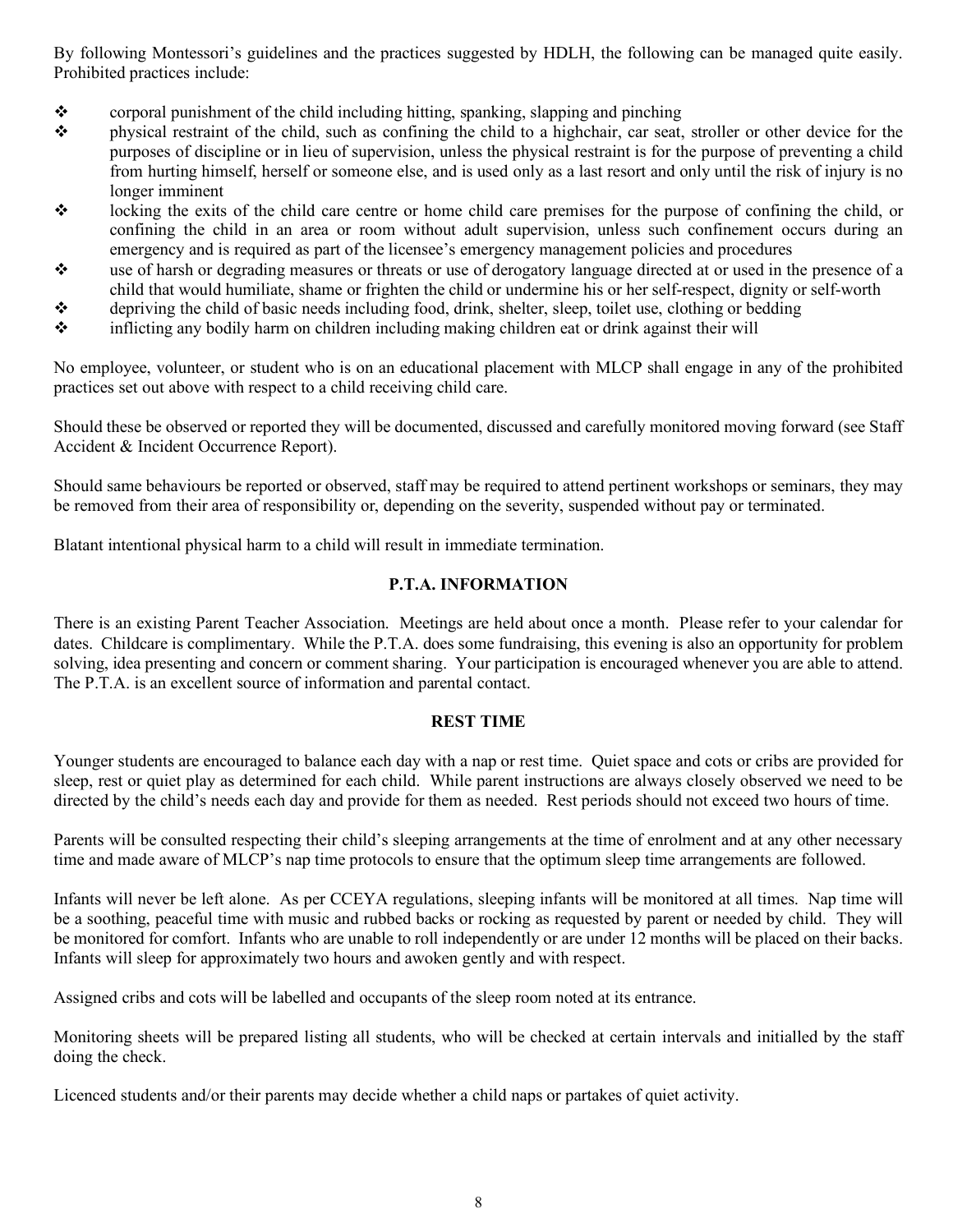Should there be significant sleep patterns or behaviour changes noted with any napper, these will be relayed to parents/guardians along with any adjustments made to the regular routine to make the child's sleeping experience as pleasant as possible (raised bed, additional blanket, etc.). As always on-going communication with the parents is of utmost importance especially for our youngest students.

MLCP strives to create a program making all parts of the child's day a positive experience.

## **SCHOOL CLOSURE**

In the event that the School needs to be closed (e.g. weather), information will be relayed on CHFI FM 98.1 and CKDO AM 1350 and via email.

#### **SCHOOL HOURS**

In the best interests of the students beginning their day together with an introductory sharing of information, we ask that you adhere to specified times.

| $7:00 \text{ am}$ | <b>Contract Contract</b> | 8:45 am Daycare                         |
|-------------------|--------------------------|-----------------------------------------|
| 8:45 am           | <b>Contract Contract</b> | 11:45 am Morning Session                |
| $11:45$ am        | <b>Contract Contract</b> | 1:30 pm Lunchtime and recess/quiet time |
| $1:30 \text{ pm}$ | <b>Contract Contract</b> | 4:00 pm Afternoon Session               |

Recess periods are scheduled throughout the day as regulated by CCEYA and the Department of Health.

As per your prospectus package and our website, the admission procedure requires an on-site visit where the programme information package and facility are discussed and viewed. Parents are encouraged to thoroughly review information before we finalize admission.

Students withdrawn before the year-end are required to give two months' notice or two month's fees – other than in the event of fee pre-payment (see fee schedule).

All students leaving MLCP are required to provide academic forwarding information so that files may be transferred to the applicable school.

#### **SICKNESS**

Please ensure that the Ministry of Health forms are completed and returned as soon as possible. Should a child be uncomfortably ill they will be removed from their group and you will be contacted and asked to do a pick-up. A reminder that children who are unwell must remain home until symptom free for 24 hours. We do require a Doctor's note if a child is away for an extended period of time. It is the parent's responsibility to forward updated immunization to the Ministry of Health and to MLCP.

Please note that new Health regulations regarding concussion management state that a child receiving a blow to the head must be seen by a doctor before a return to school.

## **SMOKING**

The Smoke Free Ontario Act prohibits the smoking of tobacco, medical marijuana and electronic cigarettes anywhere on MLCP properties.

MLCP promotes a healthy smoke free environment. Smoking or vaping is not permitted on the school premises or in the presence of the children. This includes off-site activities such as field trips. Failure to comply with this policy could result in disciplinary action.